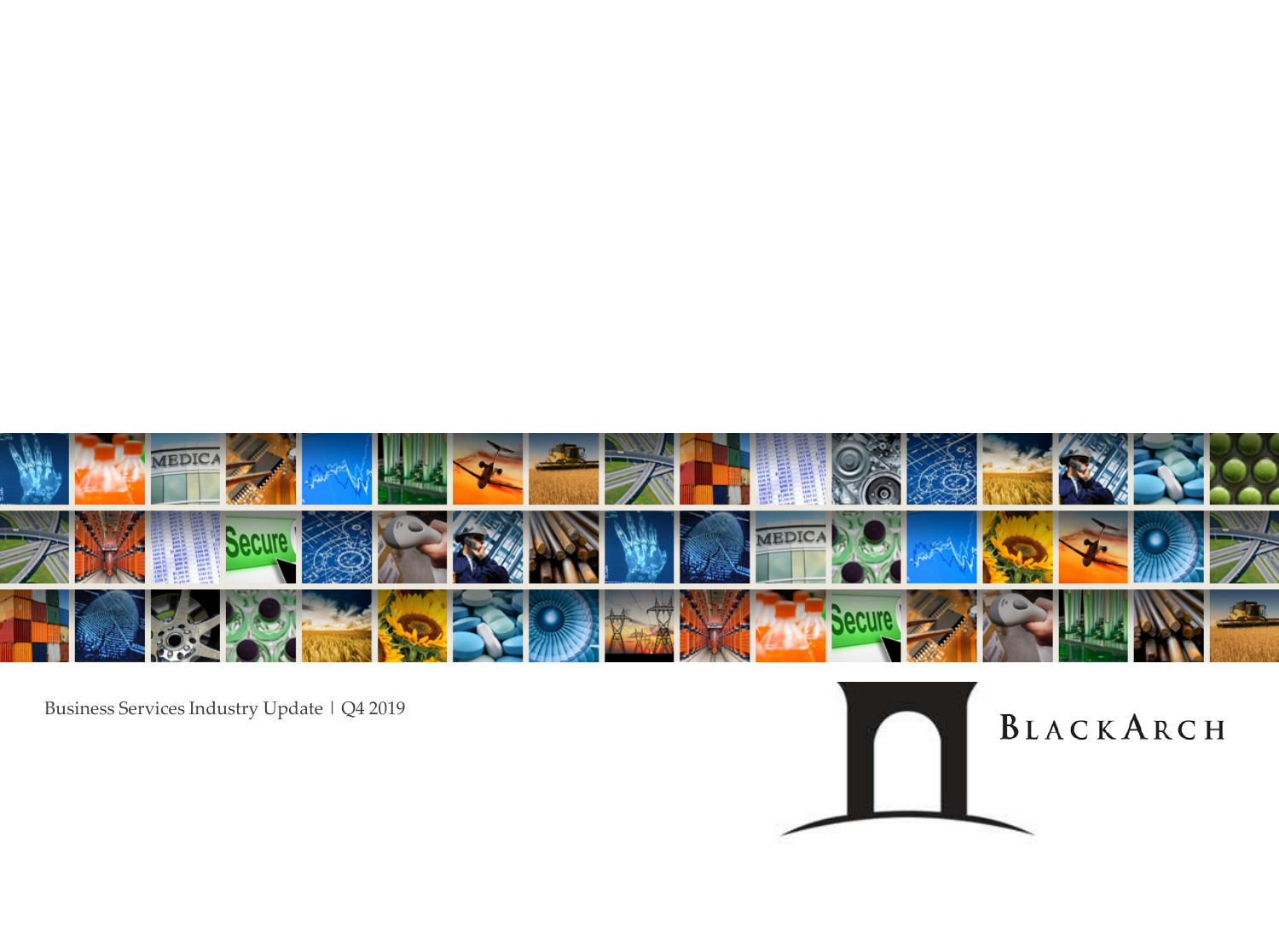#### BUSINESS SERVICES COVERAGE TEAM



**Johnny Conklin** *Managing Director* Office: (704) 414-6316 Mobile: (704) 930-8311 Conklin@ BlackArchPartners.com

**Linked** in



**Ryan Jackson** *Director* Office: (704) 414-6339 Mobile: (704) 650-6298 Jackson@ BlackArchPartners.com



- Experience across multiple B&PS sectors including legal and compliance services, IT and tech-enabled services, marketing services and human capital
- Concentric Equity Partners
- Morgan Joseph & Co.
- M.B.A. from The University of Chicago Booth School of Business, with honors
- B.S. from University of North Carolina, with distinction



**Jesse Zahoran** *Associate* Office: (704) 414-6321 Mobile: (814) 227-9426 Zahoran@ BlackArchPartners.com







**Colin Fitzpatrick** *Analyst* Office: (704) 414-6359 Mobile: (630) 824-7952 Fitzpatrick@ BlackArchPartners.com



# **100+** M&A AND FINANCING TRANSACTIONS COMPLETED

- Experience across multiple B&PS sectors including IT and tech-enabled services, information and data services, essential, consumer and field services
- Edgeview Partners
- Raymond James
- **M.B.A. from University of North Carolina's** Kenan-Flagler Business School
- B.S. in Management from Georgia Institute of Technology (Georgia Tech), with highest honors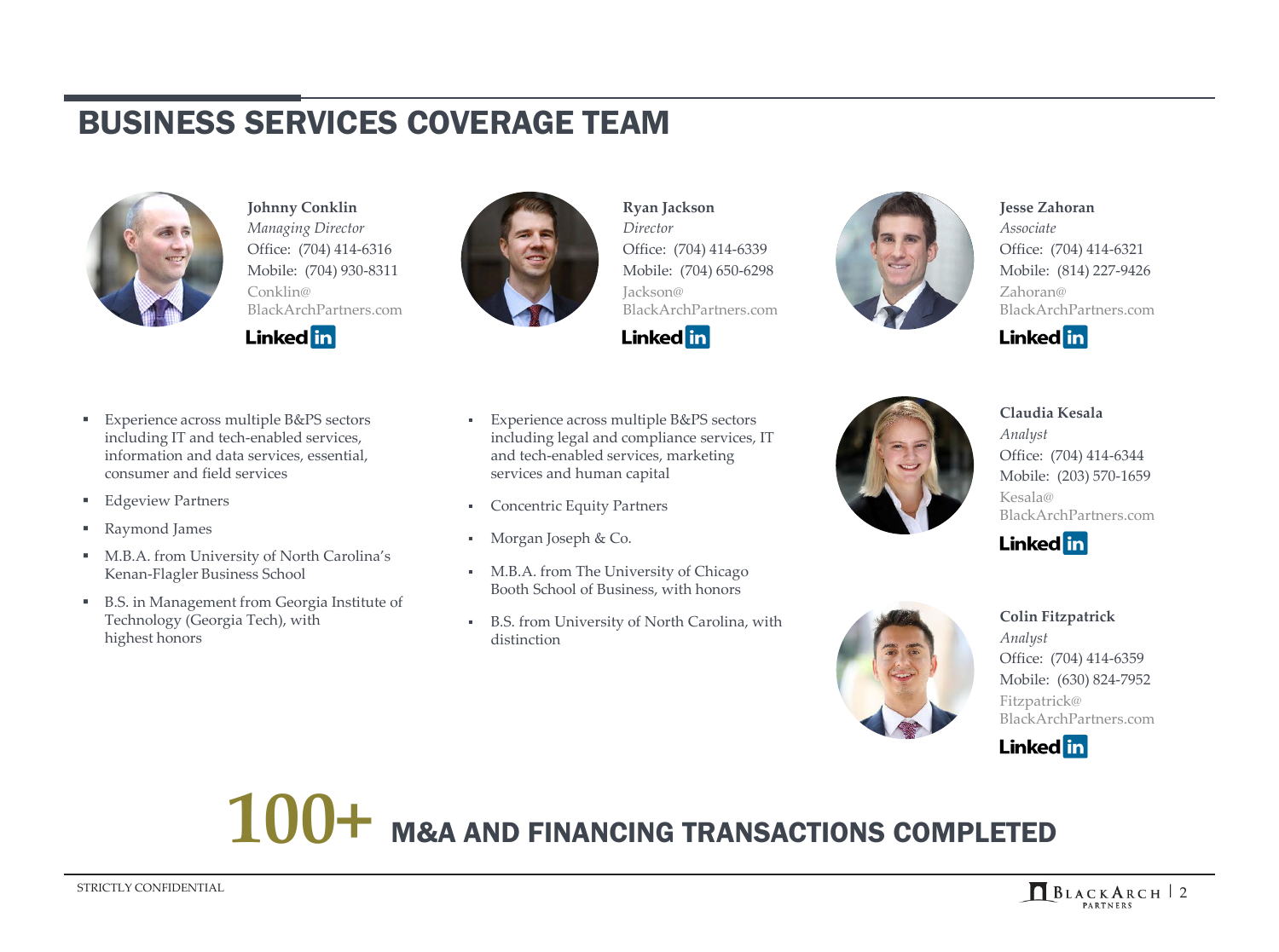# M&A TRANSACTION SUMMARY – Q4 2019

#### *Q4 2019 Deal Volume(1)*

- Q4 2019 deal volume (count) trended **downward** on a year-over-year basis, from 444 in Q4 2018 to 433 in Q4 2019, representing a 2.5% decrease
- During the most recent quarter, the Professional Services sub-sector remained the most active M&A segment of the Business Services universe with a year-on-year increase in deal volume (+21)
	- Document & Content Management saw a 24% year-on-year increase in deal volume, while Marketing & Client Retention Services realized a decrease in deal volume (-35) for its least active quarter in the past 3 years





#### DEAL VOLUME BY QUARTER DEAL VOLUME BY SUB-SECTOR

#### **Professional Services**

- Facility Services
- Marketing & Client Retention Services
- Business Process Outsourcing
- Document & Content Management
- **Financial Services**
- Education & Training

STRICTLY CONFIDENTIAL Footnote:

STRICTLY CONFIDENTIAL Footnote:<br>
(1) Defined as U.S. or Canadian targets that fall within our core B&PS coverage sectors or transactions completed by companies in BlackArch's public<br> **ELACKARCH** 3 company coverage universe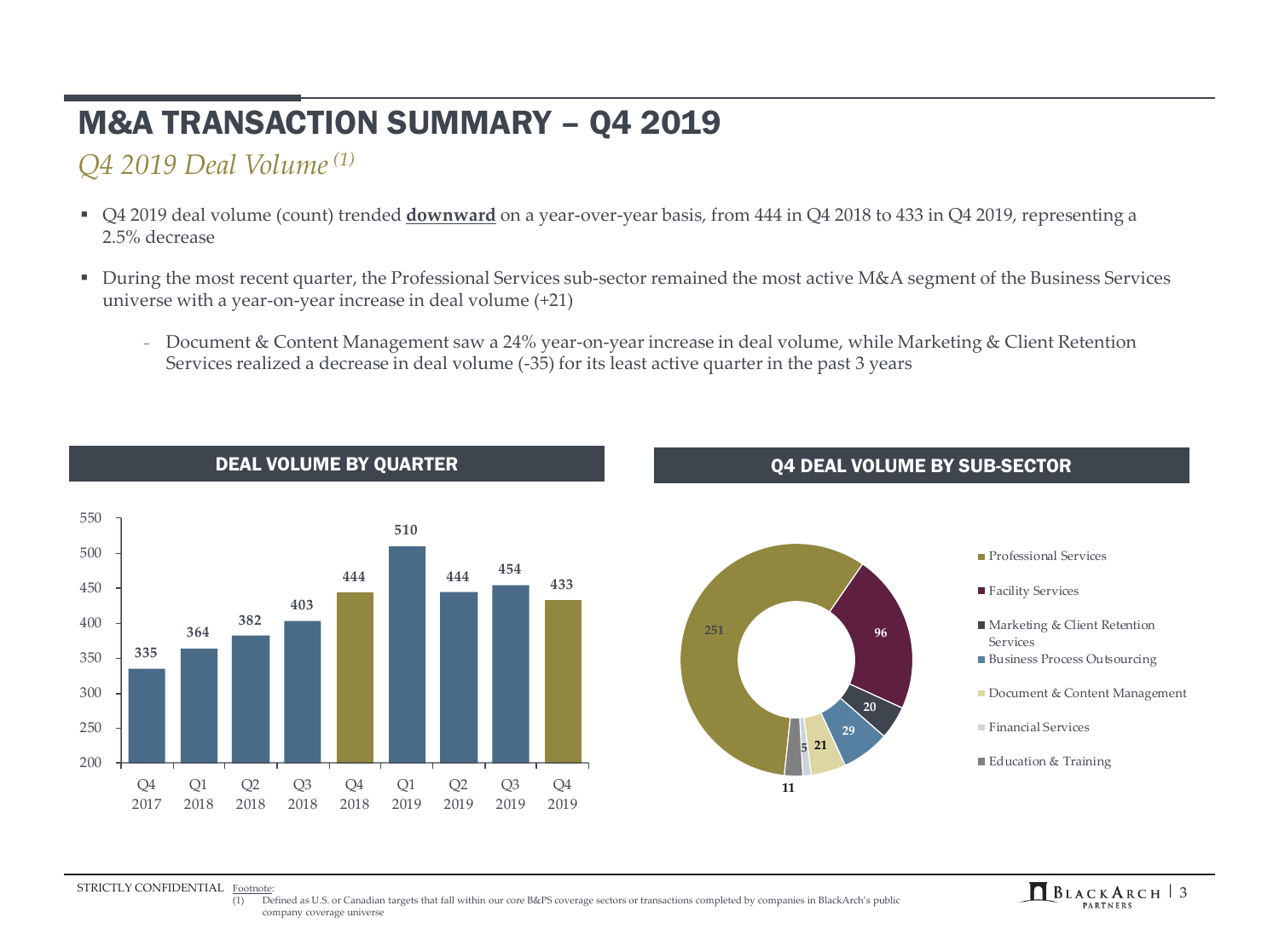#### NOTABLE M&A TRANSACTIONS DURING Q4 2019

On December 23, 2019 OpenText (TSE: OTEX)

| opentext <sup>*</sup> | acquired Carbonite for \$1.42 billion                                                                                                                                                                      |                                   |
|-----------------------|------------------------------------------------------------------------------------------------------------------------------------------------------------------------------------------------------------|-----------------------------------|
| <b>CARBONITE®</b>     | Carbonite is a leading provider of cloud and<br>hybrid business continuity services, such as data<br>protection, backup, disaster recovery and<br>endpoint security, to individual and<br>enterprise users |                                   |
| December 2019         |                                                                                                                                                                                                            | November 2019                     |
| <b>PayPal</b>         | On November 20, 2019 PayPal (NAS: PYPL)<br>announced its agreement to acquire Honey<br>Science Corporation for approximately \$4 billion                                                                   |                                   |
| honey                 | Honey is a mobile and desktop-based platform<br>that detects available promotions and applies<br>discounts automatically in online checkouts<br>for consumers                                              |                                   |
| November 2019         |                                                                                                                                                                                                            | November 2019                     |
| <b>F</b> CALERO       | On November 19, 2019 Calero Software, a<br>portfolio company of Riverside Partners, and<br>Market Data Services ("MDSL"), a portfolio<br>company of Sumeru Equity Partners, announced                      | cerberus                          |
| imdsl                 | a merger of the two companies<br>Calero Software and MDSL provide enterprise                                                                                                                               |                                   |
|                       |                                                                                                                                                                                                            | KEI I EDMEVED BEDGENOONG GEBVIFEG |

technology expense management and

and services to enterprises November 2019

communication lifecycle management software

On November 24, 2019 Air Pros Residential and Commercial Air Conditioning Services acquired Solar Bear for an undisclosed amount

Solar Bear provides cooling and heating services throughout Florida, such as air conditioning, indoor air quality, heat pumps and ductless mini-splits

On November 20, 2019 Protegis Fire & Supply, a portfolio company of Align Capital Partners, announced its acquisition of Florida Fire Service for an undisclosed amount

Florida Fire Service provides fire alarm, sprinkler and extinguisher service, installation and repairs to customers in the southeast U.S.

 $\mathcal{N}$ 

On October 22, 2019, Cerberus Capital Management announced the acquisition of Kellermeyer Bergensons Services ("KBS") for an undisclosed amount

KBS is a leading provider of tech-enabled, integrated facility management services to customers across North America and in the industrial, commercial, logistics, retail and October 2019 grocery sectors

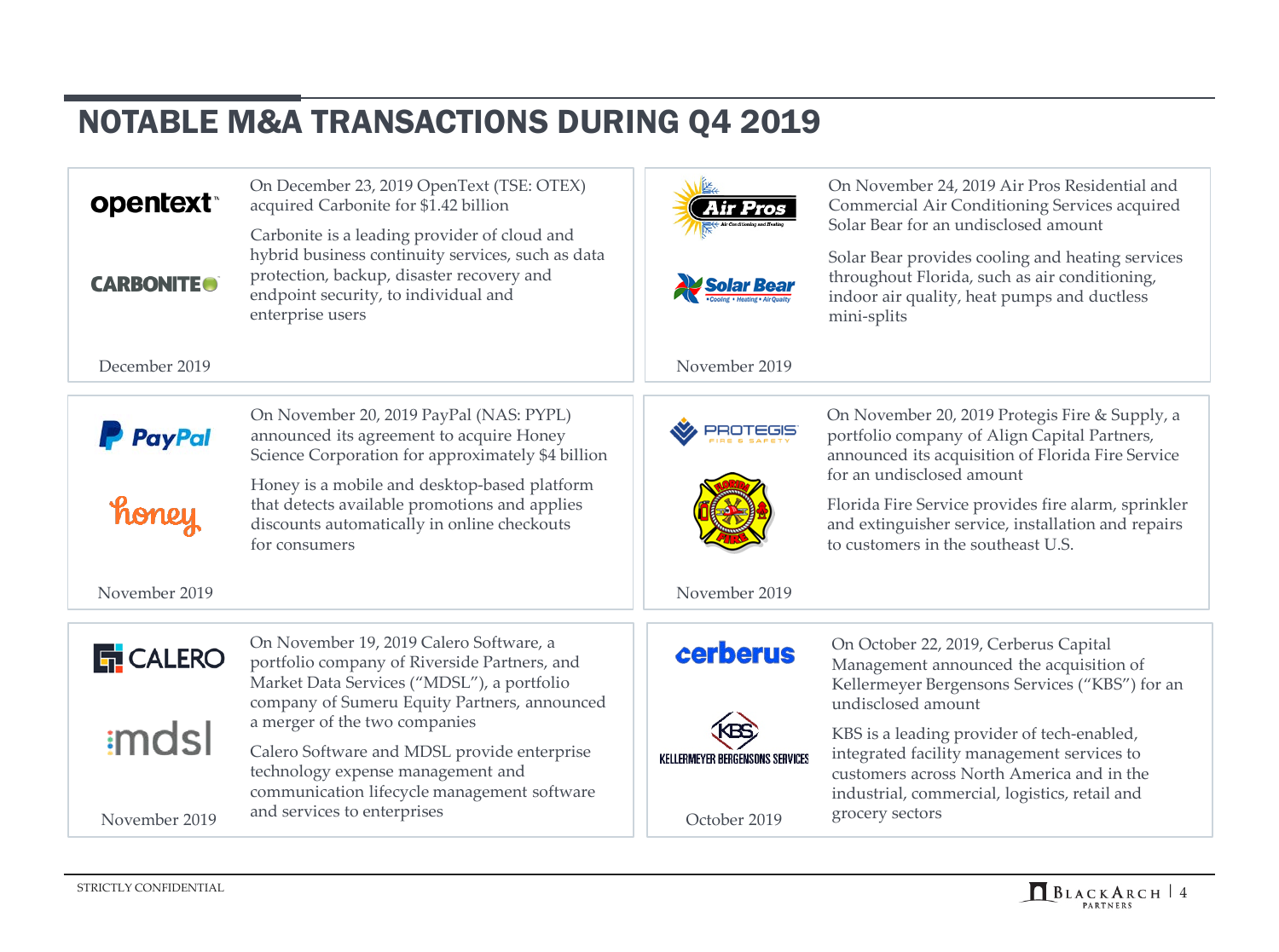#### PUBLIC COMPANY TRADING MULTIPLE SNAPSHOT

*As of December 31, 2019*

#### SUB-SECTOR CURRENT MEDIAN TEV / LTM CALENDARIZED EBITDA MULTIPLE



| SUB-SECTOR <sup>(1)</sup>                | <b>1 YEAR LTM</b><br><b>MEDIAN (2)</b> | <b>3 YEAR LTM</b><br><b>MEDIAN (3)</b> | SUB-SECTOR <sup>(1)</sup>                        | <b>1 YEAR LTM</b><br><b>MEDIAN</b> $(2)$ | <b>3 YEAR LTM</b><br><b>MEDIAN (3)</b> |
|------------------------------------------|----------------------------------------|----------------------------------------|--------------------------------------------------|------------------------------------------|----------------------------------------|
| <b>BUSINESS PROCESS OUTSOURCING</b>      | 14.3x                                  | 14.0x                                  | <b>FACILITY SERVICES</b>                         | 11.7x                                    | 11.8x                                  |
| <b>COMPLIANCE &amp; INSPECTION</b>       | 13.1x                                  | 13.9x                                  | <b>FINANCIAL AND PAYMENT SERVICES</b>            | 21.7x                                    | 18.7x                                  |
| <b>DIVERSIFIED RENTALS</b>               | 9.5x                                   | 9.8x                                   | <b>MARKETING &amp; CLIENT RETENTION SERVICES</b> | 11.5x                                    | 11.4x                                  |
| <b>DOCUMENT &amp; CONTENT MANAGEMENT</b> | 10.6x                                  | 10.3x                                  | <b>PROFESSIONAL SERVICES</b>                     | 10.4x                                    | 11.4x                                  |
| <b>EDUCATION &amp; TRAINING</b>          | 14.9x                                  | 12.3x                                  | <b>STAFFING</b>                                  | 9.1x                                     | 9.6x                                   |
| <b>ENVIRONMENTAL SERVICES</b>            | 12.3x                                  | 11.7x                                  | <b>S&amp;P 500</b>                               | 12.9x                                    | 12.6x                                  |

**STRICTLY CONFIDENTIAL** Footnotes:<br>(1) Mar

- STRICTLY CONFIDENTIAL Footnotes:<br>
(1) Market data as of December 31, 2019; table represents weighted average LTM multiples<br>
(1) Market data as of December 31, 2019; table represents weighted average LTM multiples
	- (2) Calculated from the average of monthly median data from end of Q4 2018 end of Q4 2019
	- (3) Calculated from the average of monthly median data from end of  $\overline{Q}4$  2016 end of  $\overline{Q}4$  2019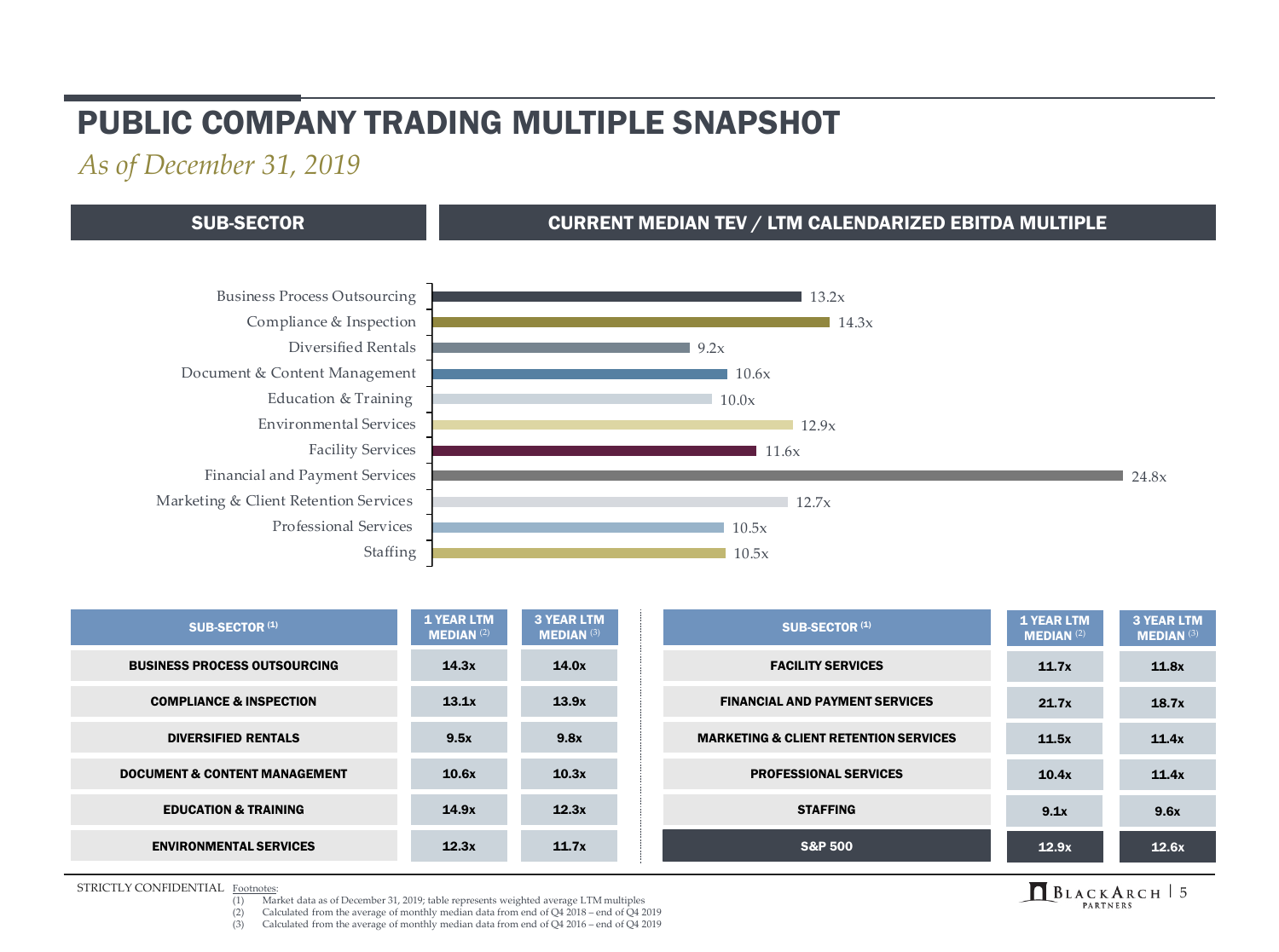#### SELECTED BLACKARCH BUSINESS SERVICES TRANSACTIONS



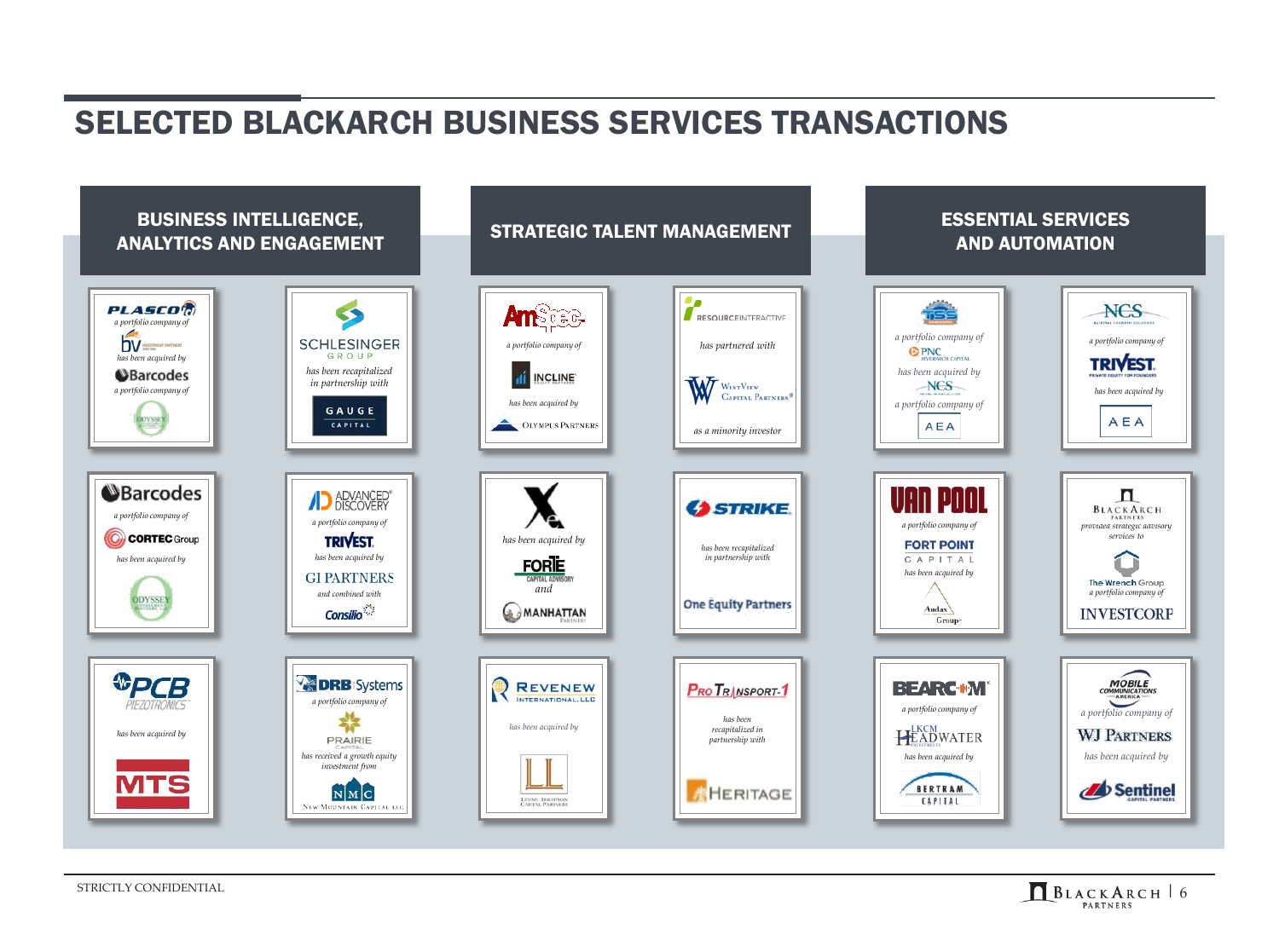# COMPARABLE PUBLIC COMPANY ANALYSIS *(\$ in Millions Except for Per Share Amounts)*

|                                      |                     |                 |                        |         |                                                   |                 |               |                         |                                  |                             | Valuation Multiples <sup>(3)</sup> |
|--------------------------------------|---------------------|-----------------|------------------------|---------|---------------------------------------------------|-----------------|---------------|-------------------------|----------------------------------|-----------------------------|------------------------------------|
|                                      | Market Data         |                 |                        |         | LTM Financial and Performance Data <sup>(1)</sup> |                 |               |                         |                                  |                             |                                    |
| Company                              | Price<br>12/31/2019 | Equity<br>Value | $\mathrm{TEV}^{\,(2)}$ | Revenue | 3 Yr. Revenue<br>CAGR%                            | Gross<br>Margin | <b>EBITDA</b> | <b>EBITDA</b><br>Margin | Total Debt/<br><b>LTM EBITDA</b> | <b>LTM</b><br><b>EBITDA</b> | <b>NTM</b><br><b>EBITDA</b>        |
| <b>Business Process Outsourcing</b>  |                     |                 |                        |         |                                                   |                 |               |                         |                                  |                             |                                    |
| Wipro Limited                        | \$3.46              | \$19,657        | \$16,621               | \$8,475 | 3.3%                                              | 29.1%           | \$1,737       | 20.5%                   | 0.9x                             | 9.6x                        | 9.5x                               |
| Broadridge Financial Solutions, Inc. | \$123.54            | 14,163          | 15,818                 | 4,353   | 8.0%                                              | 27.2%           | 854           | 19.6%                   | 2.4x                             | 18.5x                       | 15.4x                              |
| Genpact Limited                      | \$42.17             | 8,011           | 9,140                  | 3,521   | 11.0%                                             | 34.8%           | 521           | 14.8%                   | 3.1x                             | 17.5x                       | 13.2x                              |
| Computershare Limited                | \$11.79             | 6,376           | 7,828                  | 2,346   | 4.0%                                              | 20.6%           | 625           | 26.6%                   | 3.7x                             | 12.5x                       | 11.6x                              |
| TriNet Group, Inc.                   | \$56.61             | 3,954           | 4,137                  | 3,856   | 8.0%                                              | 17.7%           | 296           | 7.7%                    | 1.4x                             | 14.0x                       | 11.4x                              |
| 3 Other Representative Companies     |                     |                 |                        | 997     | 9.4%                                              | 37.5%           | 167           | 16.3%                   | 1.9x                             | 10.3x                       | 9.8x                               |
|                                      | Median              |                 |                        |         | 8.4%                                              | 28.3%           |               | 17.5%                   | 2.1x                             | 13.2x                       | $\overline{11.5x}$                 |
|                                      | Mean                |                 |                        |         | $8.5\%$                                           | 30.2%           |               | 17.0%                   | 2.1x                             | 13.5x                       | 11.7x                              |
| Compliance & Inspection              |                     |                 |                        |         |                                                   |                 |               |                         |                                  |                             |                                    |
| <b>SGS SA</b>                        | \$0.00              | \$20,709        | \$22,956               | \$6,815 | 3.3%                                              | 43.3%           | \$1,192       | 17.5%                   | 2.2x                             | 19.3x                       | 13.8x                              |
| Bureau Veritas SA                    | \$26.10             | 11,662          | 14,484                 | 5,723   | 3.9%                                              | 20.8%           | 1,075         | 18.8%                   | 3.5x                             | 13.5x                       | 12.1x                              |
| Intertek Group plc                   | \$77.50             | 12,473          | 13,951                 | 3,956   | 5.2%                                              | 56.0%           | 824           | 20.8%                   | 1.6x                             | 16.9x                       | 14.5x                              |
| Eurofins Scientific SE               | \$554.60            | 9,914           | 13,618                 | 5,120   | 21.6%                                             | 20.4%           | 901           | 17.6%                   | 3.9x                             | 15.1x                       | 12.0x                              |
| 4 Other Representative Companies     |                     |                 |                        | 1,590   | 5.0%                                              | 34.0%           | 260           | 12.7%                   | 2.8x                             | 12.2x                       | 8.9x                               |
|                                      | Median              |                 |                        |         | $4.5\%$                                           | 34.0%           |               | $17.5\%$                | 2.8x                             | 14.3x                       | $\overline{12.1x}$                 |
|                                      | Mean                |                 |                        |         | 7.7%                                              | 36.5%           |               | $16.2\%$                | 2.9x                             | 14.2x                       | $\overline{11.3x}$                 |
| <b>Diversified Rentals</b>           |                     |                 |                        |         |                                                   |                 |               |                         |                                  |                             |                                    |
| United Rentals, Inc.                 | \$166.77            | \$12,534        | \$24,834               | \$9,351 | 17.5%                                             | 40.0%           | \$2,653       | 28.4%                   | 4.2x                             | 9.4x                        | 5.5x                               |
| Ashtead Group plc                    | \$31.97             | 14,473          | 21,409                 | 6,376   | 20.3%                                             | 96.0%           | 3,010         | 47.2%                   | 2.2x                             | 7.1x                        | 6.4x                               |
| <b>Brambles Limited</b>              | \$8.23              | 12,716          | 12,813                 | 4,898   | 0.2%                                              | 35.6%           | 1,405         | 28.7%                   | 1.7x                             | 9.1x                        | 8.8x                               |
| Aggreko Plc                          | \$11.03             | 2,803           | 3,833                  | 2,136   | 2.1%                                              | 60.1%           | 722           | 33.8%                   | 1.2x                             | 5.3x                        | 4.9x                               |
| 4 Other Representative Companies     |                     |                 |                        | 591     | 8.4%                                              | 42.2%           | 186           | 23.4%                   | 2.9x                             | 11.6x                       | 7.4x                               |
|                                      | Median              |                 |                        |         | $8.4\%$                                           | 43.4%           |               | 28.5%                   | 2.1x                             | 9.2x                        | 6.0x                               |
|                                      | Mean                |                 |                        |         | 9.1%                                              | 51.0%           |               | 29.9%                   | 2.8x                             | 9.5x                        | 7.1x                               |

STRICTLY CONFIDENTIAL Footnotes:<br>
(1) LTM refers to the most recent twelve-month period for which data was available<br>
(1) LTM refers to the most recent twelve-month period for which data was available

(2) Closing price as of  $12/31/2019$ <br>(3) Total enterprise value equals e

Total enterprise value equals equity value plus minority interest, preferred stock and net debt; net debt equals total debt less cash and cash equivalents

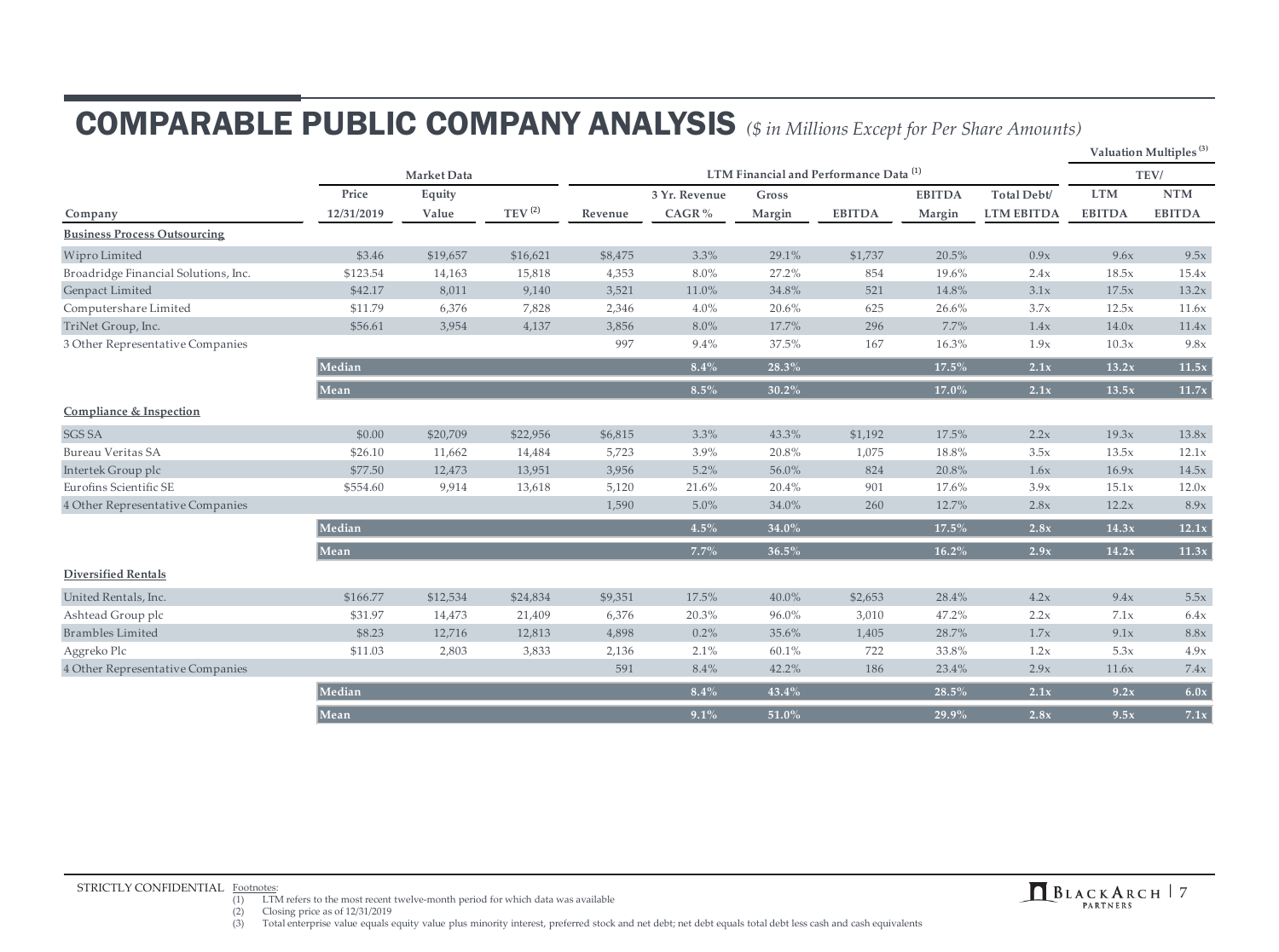## COMPARABLE PUBLIC COMPANY ANALYSIS (CONT.) *(\$ in Millions Except for Per Share Amounts)*

**Valuation Multiples (3)**

|                                          |            | Market Data |                    | LTM Financial and Performance Data <sup>(1)</sup> |               |        |               |               |                   |               | TEV/          |  |
|------------------------------------------|------------|-------------|--------------------|---------------------------------------------------|---------------|--------|---------------|---------------|-------------------|---------------|---------------|--|
|                                          | Price      | Equity      |                    |                                                   | 3 Yr. Revenue | Gross  |               | <b>EBITDA</b> | Total Debt/       | <b>LTM</b>    | $\bf{NTM}$    |  |
| Company                                  | 12/31/2019 | Value       | TEV <sup>(2)</sup> | Revenue                                           | CAGR $%$      | Margin | <b>EBITDA</b> | Margin        | <b>LTM EBITDA</b> | <b>EBITDA</b> | <b>EBITDA</b> |  |
| Document & Content Management            |            |             |                    |                                                   |               |        |               |               |                   |               |               |  |
| Thomson Reuters Corporation              | \$71.62    | \$35,799    | \$38,222           | \$5,906                                           | $(19.1\%)$    | 28.7%  | \$1,094       | 18.5%         | 3.2x              | 34.9x         | 20.9x         |  |
| Wolters Kluwer N.V.                      | \$72.97    | 19,451      | 22,070             | 5,176                                             | 2.5%          | 70.0%  | 1,466         | 28.3%         | 2.3x              | 15.1x         | 14.3x         |  |
| Iron Mountain Incorporated               | \$31.87    | 9,151       | 19,492             | 4,263                                             | 6.7%          | 57.0%  | 1,412         | 33.1%         | 5.7x              | 13.8x         | 12.9x         |  |
| Xerox Holdings Corporation               | \$36.87    | 7,971       | 12,456             | 9,066                                             | $(5.6\%)$     | 40.3%  | 1,500         | 16.5%         | 2.7x              | 8.3x          | 7.6x          |  |
| Pearson plc                              | \$8.44     | 6,571       | 8,771              | 5,124                                             | $(5.3\%)$     | 52.0%  | 689           | 13.4%         | 2.9x              | 12.7x         | 8.9x          |  |
| Pitney Bowes Inc.                        | \$4.03     | 689         | 3,298              | 3,205                                             | 2.4%          | 40.0%  | 391           | 12.2%         | 6.0x              | 8.4x          | 7.0x          |  |
| Deluxe Corporation                       | \$49.92    | 2,102       | 2,998              | 2,009                                             | 2.8%          | 59.7%  | 396           | 19.7%         | 2.2x              | 7.6x          | 6.4x          |  |
| R. R. Donnelley & Sons Company           | \$3.95     | 280         | 2,379              | 6,276                                             | $(2.8\%)$     | 19.0%  | 382           | 6.1%          | 3.9x              | 6.2x          | 5.4x          |  |
|                                          | Median     |             |                    |                                                   | $(0.2\%)$     | 46.1%  |               | 17.5%         | 3.0x              | 10.6x         | 8.2x          |  |
|                                          | Mean       |             |                    |                                                   | $(2.3\%)$     | 45.8%  |               | 18.5%         | 3.6x              | 13.4x         | 10.4x         |  |
| <b>Education &amp; Training</b>          |            |             |                    |                                                   |               |        |               |               |                   |               |               |  |
| Grand Canyon Education, Inc.             | \$95.79    | \$4,579     | \$4,730            | \$779                                             | $(3.8\%)$     | 59.7%  | \$296         | 38.0%         | 0.6x              | 16.0x         | 14.1x         |  |
| Strategic Education, Inc.                | \$158.90   | 3,413       | 3,091              | 997                                               | 31.2%         | 46.8%  | 231           | 23.2%         | 0.4x              | 13.4x         | 11.4x         |  |
| Adtalem Global Education Inc.            | \$34.97    | 1,888       | 2,347              | 1,270                                             | $(7.6\%)$     | 47.9%  | 245           | 19.3%         | 2.5x              | 9.6x          | <b>NM</b>     |  |
| American Public Education, Inc.          | \$27.39    | 422         | 224                | 286                                               | $(2.9\%)$     | 61.6%  | 38            | 13.1%         | 0.3x              | 5.9x          | 6.5x          |  |
| Lincoln Educational Services Corporation | \$2.70     | 68          | 128                | 273                                               | $(1.4\%)$     | 54.8%  | 13            | 4.7%          | 3.0x              | 10.0x         | 8.1x          |  |
|                                          |            |             |                    |                                                   |               |        |               |               |                   |               |               |  |
|                                          | Median     |             |                    |                                                   | $(2.9\%)$     | 54.8%  |               | 19.3%         | 0.6x              | 10.0x         | 9.8x          |  |
|                                          | Mean       |             |                    |                                                   | 3.1%          | 54.2%  |               | 19.7%         | 1.3x              | 11.0x         | $10.1x$       |  |
| <b>Environmental Services</b>            |            |             |                    |                                                   |               |        |               |               |                   |               |               |  |
| the contract of the contract of          |            |             |                    |                                                   |               |        |               |               |                   |               |               |  |

| Ecolab Inc.                      | \$192.99 | \$55,628 | \$62,854 | \$14,906 | $4.3\%$   | 41.7%    | \$3,321 | 22.3%   | 2.0x | 18.9x | 18.1x |
|----------------------------------|----------|----------|----------|----------|-----------|----------|---------|---------|------|-------|-------|
| Waste Management, Inc.           | \$113.96 | 48,347   | 59,270   | 15,455   | 4.3%      | 38.7%    | 4,344   | 28.1%   | 3.1x | 13.6x | 12.9x |
| Republic Services, Inc.          | \$89.63  | 28,605   | 37,487   | 10,299   | 3.1%      | 39.6%    | 2,865   | 27.8%   | 3.0x | 13.1x | 12.3x |
| Veolia Environnement S.A.        | \$26.61  | 14,759   | 30,010   | 30,511   | $4.0\%$   | 16.0%    | 3,488   | 11.4%   | 4.8x | 8.6x  | 6.6x  |
| Waste Connections, Inc.          | \$90.79  | 23,941   | 27,952   | 5,389    | 16.9%     | 40.6%    | 1,658   | 30.8%   | 2.7x | 16.9x | 15.8x |
| Stericycle, Inc.                 | \$63.81  | 5,815    | 8,930    | 3,309    | $(2.4\%)$ | 35.7%    | 540     | 16.3%   | 4.7x | 16.5x | 14.8x |
| Clean Harbors, Inc.              | \$85.75  | 4,786    | 6,216    | 3,412    | 7.4%      | 30.0%    | 525     | 15.4%   | 2.6x | 11.8x | 11.2x |
| Stantec Inc.                     | \$28.30  | 3,148    | 4,309    | 2,861    | $6.2\%$   | 54.1%    | 339     | 11.9%   | 2.8x | 12.7x | 9.0x  |
| Sharps Compliance Corp.          | \$4.22   | 68       | 74       | 50       | 12.7%     | 30.7%    | 3       | $6.0\%$ | 2.6x | 24.6x | 22.3x |
| 5 Other Representative Companies |          |          |          | 1,791    | $9.6\%$   | 16.2%    | 148     | 8.5%    | 3.8x | 10.0x | 8.9x  |
|                                  | Median   |          |          |          | $5.6\%$   | 31.1%    |         | 13.6%   | 3.1x | 12.9x | 11.8x |
|                                  | Mean     |          |          |          | $8.8\%$   | $29.6\%$ |         | 15.7%   | 3.3x | 14.0x | 12.4x |
|                                  |          |          |          |          |           |          |         |         |      |       |       |

STRICTLY CONFIDENTIAL Footnotes:<br>(1) LTM

STRICTLY CONFIDENTIAL Footnotes:<br>
(1) LTM refers to the most recent twelve-month period for which data was available<br>
(1) LTM refers to the most recent twelve-month period for which data was available

(2) Closing price as of  $12/31/2019$ <br>(3) Total enterprise value equals e Total enterprise value equals equity value plus minority interest, preferred stock and net debt; net debt equals total debt less cash and cash equivalents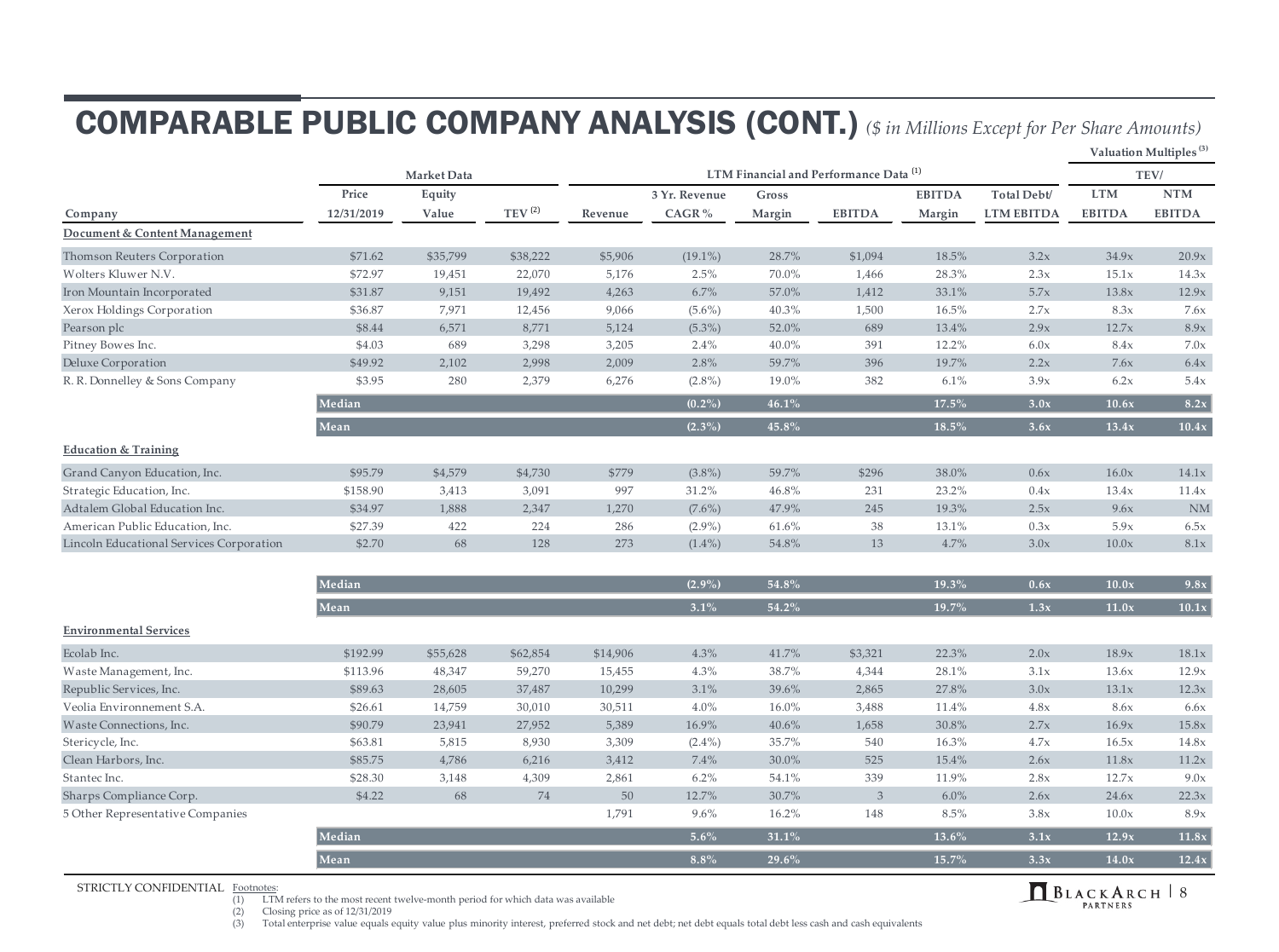## COMPARABLE PUBLIC COMPANY ANALYSIS (CONT.) *(\$ in Millions Except for Per Share Amounts)*

**Valuation Multiples (3)**

|                                              | Market Data |          |                    | LTM Financial and Performance Data <sup>(1)</sup> |               |          |               |               |                   |               | TEV/          |  |
|----------------------------------------------|-------------|----------|--------------------|---------------------------------------------------|---------------|----------|---------------|---------------|-------------------|---------------|---------------|--|
|                                              | Price       | Equity   |                    |                                                   | 3 Yr. Revenue | Gross    |               | <b>EBITDA</b> | Total Debt/       | <b>LTM</b>    | <b>NTM</b>    |  |
| Company                                      | 12/31/2019  | Value    | TEV <sup>(2)</sup> | Revenue                                           | CAGR %        | Margin   | <b>EBITDA</b> | Margin        | <b>LTM EBITDA</b> | <b>EBITDA</b> | <b>EBITDA</b> |  |
| <b>Facility Services</b>                     |             |          |                    |                                                   |               |          |               |               |                   |               |               |  |
| Safran SA                                    | \$154.47    | \$61,086 | \$66,359           | \$28,351                                          | 15.0%         | 46.7%    | \$5,666       | 20.0%         | 1.4x              | 11.7x         | 11.7x         |  |
| Compass Group PLC                            | \$25.03     | 39,747   | 44,390             | 30,599                                            | 8.3%          | 24.7%    | 2,564         | 8.4%          | 1.9x              | 17.3x         | 13.3x         |  |
| Johnson Controls International plc           | \$40.71     | 31,404   | 36,881             | 24,080                                            | 1.2%          | 32.3%    | 2,736         | 11.4%         | 3.1x              | 13.5x         | 10.2x         |  |
| Cintas Corporation                           | \$269.08    | 27,904   | 30,591             | 7,131                                             | 13.2%         | 46.0%    | 1,603         | 22.5%         | 1.8x              | 19.1x         | 17.8x         |  |
| CBRE Group, Inc.                             | \$61.29     | 20,077   | 23,985             | 23,894                                            | 11.2%         | 21.8%    | 1,864         | 7.8%          | 1.9x              | 12.9x         | 11.0x         |  |
| Sodexo S.A.                                  | \$118.56    | 17,299   | 19,969             | 24,147                                            | 2.7%          | 14.6%    | 1,619         | 6.7%          | 2.8x              | 12.3x         | 10.8x         |  |
| Rentokil Initial plc                         | \$6.00      | 11,046   | 12,923             | 3,595                                             | 7.8%          | 79.1%    | 657           | 18.3%         | 2.4x              | 19.7x         | 16.2x         |  |
| Allegion plc                                 | \$124.54    | 11,572   | 12,848             | 2,854                                             | 8.4%          | 43.9%    | 637           | 22.3%         | 2.2x              | 20.2x         | 17.8x         |  |
| Rollins, Inc.                                | \$33.16     | 10,858   | 11,277             | 2,015                                             | 8.6%          | 50.7%    | 399           | 19.8%         | 1.0x              | 28.3x         | 26.1x         |  |
| <b>AECOM</b>                                 | \$43.13     | 6,775    | 9,306              | 20,053                                            | 4.7%          | 4.3%     | 949           | 4.7%          | 4.6x              | 9.8x          | 12.4x         |  |
| Securitas AB                                 | \$17.32     | 6,307    | 8,452              | 11,871                                            | 7.9%          | 17.4%    | 766           | 6.5%          | 2.7x              | 11.0x         | 8.9x          |  |
| Quanta Services, Inc.                        | \$40.71     | 5,794    | 7,894              | 12,112                                            | 16.5%         | 13.2%    | 862           | 7.1%          | 0.9x              | 9.2x          | 7.3x          |  |
| G4S plc                                      | \$2.89      | 4,464    | 7,349              | 10,275                                            | 0.7%          | 17.3%    | 878           | 8.5%          | 4.4x              | 8.4x          | 7.0x          |  |
| EMCOR Group, Inc.                            | \$86.30     | 4,846    | 4,990              | 9,175                                             | 6.7%          | 14.8%    | 556           | 6.1%          | 0.7x              | 9.0x          | 8.6x          |  |
| 13 Other Representative Companies            |             |          |                    | 2,407                                             | 7.4%          | 23.1%    | 212           | 8.1%          | 2.5x              | 10.7x         | 10.1x         |  |
|                                              | Median      |          |                    |                                                   | 7.9%          | 23.1%    |               | $8.4\%$       | 2.2x              | 11.6x         | 10.8x         |  |
|                                              | Mean        |          |                    |                                                   | $8.9\%$       | $28.1\%$ |               | 10.7%         | 2.3x              | 13.5x         | 11.9x         |  |
| <b>Financial and Payment Services</b>        |             |          |                    |                                                   |               |          |               |               |                   |               |               |  |
| Fidelity National Information Services, Inc. | \$139.09    | \$85,485 | \$104,944          | \$10,333                                          | 5.4%          | 36.0%    | \$3,404       | 32.9%         | 5.8x              | 30.8x         | 17.7x         |  |
| Fiserv, Inc.                                 | \$115.63    | 78,616   | 101,985            | 10,187                                            | 22.8%         | 48.4%    | 3,535         | 34.7%         | 6.1x              | 28.9x         | 17.2x         |  |
| Automatic Data Processing, Inc.              | \$170.50    | 73,775   | 75,255             | 14,538                                            | 6.5%          | 45.3%    | 3,661         | 25.2%         | 0.7x              | 20.6x         | 18.8x         |  |
| Intuit Inc.                                  | \$261.93    | 68,182   | 66,702             | 6,933                                             | 13.4%         | 82.9%    | 2,078         | 30.0%         | 0.4x              | 32.1x         | 23.9x         |  |
| Global Payments Inc.                         | \$182.56    | 54,868   | 63,046             | 4,912                                             | NM            | 58.9%    | 1,925         | 39.2%         | 5.0x              | 32.7x         | 18.6x         |  |
| Paychex, Inc.                                | \$85.06     | 30,484   | 30,835             | 4,034                                             | 9.6%          | 67.9%    | 1,657         | 41.1%         | 0.6x              | 18.6x         | 17.5x         |  |
| FleetCor Technologies, Inc.                  | \$287.72    | 24,969   | 28,478             | 2,649                                             | 13.1%         | 80.7%    | 1,522         | 57.4%         | 3.3x              | 18.7x         | 17.0x         |  |
| Equifax Inc.                                 | \$140.12    | 16,966   | 20,151             | 3,508                                             | 3.7%          | 56.6%    | 806           | 23.0%         | 4.1x              | 25.0x         | 16.2x         |  |
| Ceridian HCM Holding Inc.                    | \$67.88     | 9,773    | 10,214             | 824                                               | NM            | 49.1%    | 122           | 14.7%         | 5.5x              | 84.1x         | 50.7x         |  |
| 4 Other Representative Companies             |             |          |                    | \$1,458                                           | 1.0%          | 49.3%    | 282           | 24.3%         | 3.5x              | 14.5x         | 11.2x         |  |
|                                              | Median      |          |                    |                                                   | $6.5\%$       | 50.1%    |               | 30.0%         | 4.1x              | 24.8x         | 17.5x         |  |
|                                              | Mean        |          |                    |                                                   | $7.0\%$       | 55.5%    |               | 30.7%         | 3.3x              | 27.0x         | 18.9x         |  |

STRICTLY CONFIDENTIAL Footnotes:<br>
(1) LTM refers to the most recent twelve-month period for which data was available<br>
(1) LTM refers to the most recent twelve-month period for which data was available

(2) Closing price as of  $12/31/2019$ <br>(3) Total enterprise value equals e Total enterprise value equals equity value plus minority interest, preferred stock and net debt; net debt equals total debt less cash and cash equivalents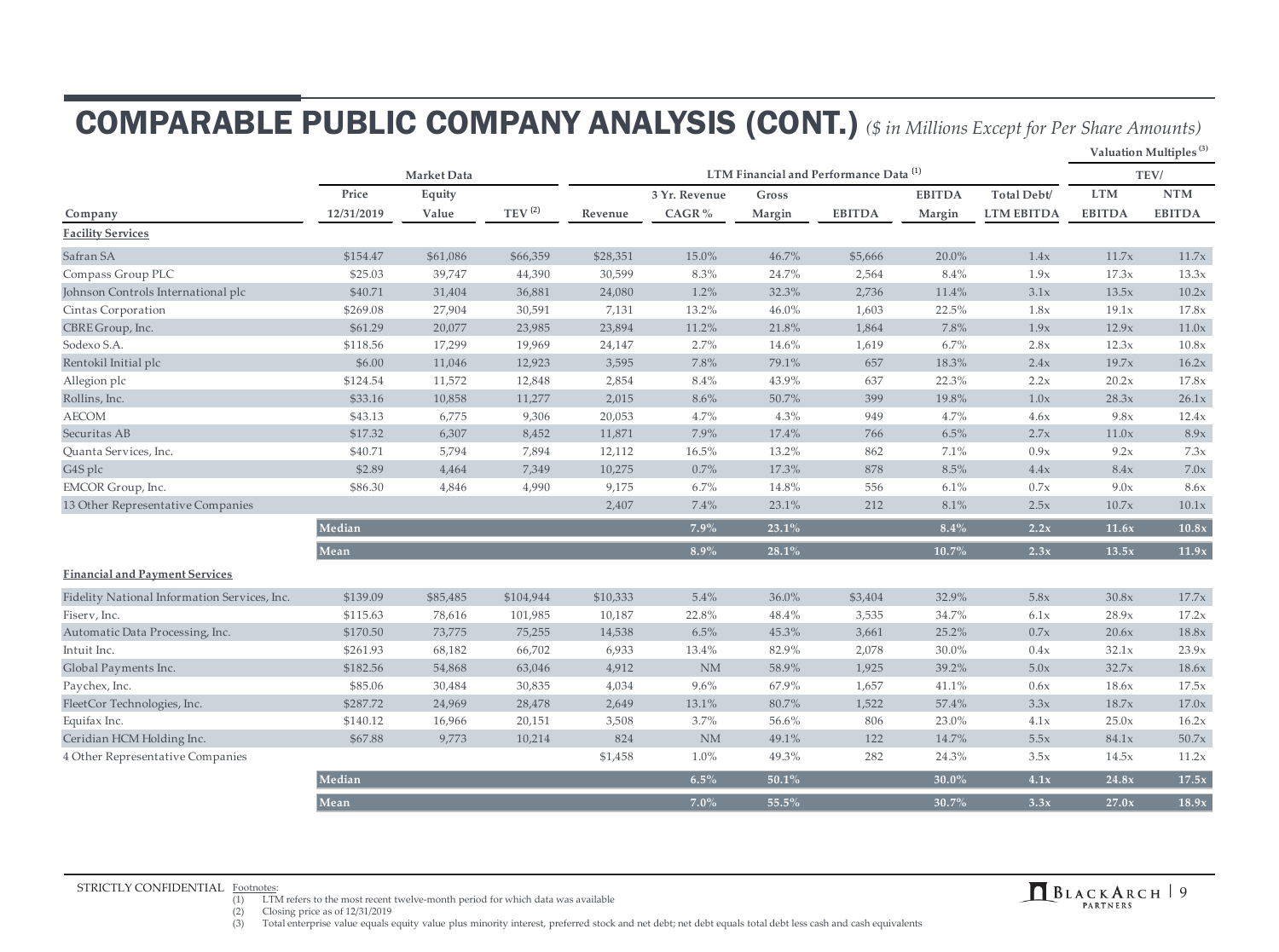## COMPARABLE PUBLIC COMPANY ANALYSIS (CONT.) *(\$ in Millions Except for Per Share Amounts)*

**Valuation Multiples (3)**

|                                          |            | LTM Financial and Performance Data <sup>(1)</sup> |                        |          |               |        |               |               | TEV/              |               |               |
|------------------------------------------|------------|---------------------------------------------------|------------------------|----------|---------------|--------|---------------|---------------|-------------------|---------------|---------------|
|                                          | Price      | Equity                                            |                        |          | 3 Yr. Revenue | Gross  |               | <b>EBITDA</b> | Total Debt/       | <b>LTM</b>    | <b>NTM</b>    |
| Company                                  | 12/31/2019 | Value                                             | $\mathrm{TEV}^{\,(2)}$ | Revenue  | CAGR $%$      | Margin | <b>EBITDA</b> | Margin        | <b>LTM EBITDA</b> | <b>EBITDA</b> | <b>EBITDA</b> |
| Marketing & Client Retention Services    |            |                                                   |                        |          |               |        |               |               |                   |               |               |
| WPP plc                                  | \$14.12    | \$17,552                                          | \$26,851               | \$17,527 | $(3.8\%)$     | 18.2%  | \$2,106       | 12.0%         | 3.6x              | 12.7x         | 9.4x          |
| Alliance Data Systems Corporation        | \$112.20   | 5,168                                             | 23,204                 | 5,581    | $(7.9\%)$     | 22.5%  | 1,195         | 21.4%         | 18.1x             | 19.4x         | 16.6x         |
| Omnicom Group Inc.                       | \$81.02    | 17,641                                            | 22,745                 | 14,954   | $(1.0\%)$     | 18.1%  | 2,307         | 15.4%         | 2.6x              | 9.9x          | 9.5x          |
| Teleperformance SE                       | \$243.97   | 14,324                                            | 17,411                 | 6,009    | 13.6%         | 32.7%  | 1,003         | 16.7%         | 2.9x              | 17.4x         | 13.1x         |
| The Interpublic Group of Companies, Inc. | \$23.10    | 8,957                                             | 13,967                 | 8,625    | 5.0%          | 21.0%  | 1,392         | 16.1%         | 2.9x              | 10.0x         | 9.3x          |
| 3 Other Representative Companies         |            |                                                   |                        | 1,017    | 32.2%         | 79.5%  | 322           | 28.5%         | 2.1x              | 50.8x         | 28.7x         |
|                                          | Median     |                                                   |                        |          | $5.0\%$       | 22.5%  |               | $16.7\%$      | 2.9x              | 12.7x         | 9.8x          |
|                                          | Mean       |                                                   |                        |          | $10.0\%$      | 38.8%  |               | 19.8%         | 4.9x              | 24.4x         | 16.5x         |
| <b>Professional Services</b>             |            |                                                   |                        |          |               |        |               |               |                   |               |               |
| Accenture plc                            | \$210.57   | \$133,711                                         | \$131,713              | \$43,968 | 9.6%          | 31.1%  | \$7,069       | 16.1%         | 0.5x              | 18.6x         | 16.0x         |
| Capita plc                               | \$2.17     | 3,599                                             | 5,392                  | 4,872    | $(5.6\%)$     | 27.8%  | 574           | 11.8%         | 3.5x              | 9.4x          | 7.4x          |
| FTI Consulting, Inc.                     | \$110.66   | 4,043                                             | 4,261                  | 2,353    | 9.1%          | 34.8%  | 346           | 14.7%         | 1.2x              | 12.3x         | 13.3x         |
| Dycom Industries, Inc.                   | \$47.15    | 1,486                                             | 2,522                  | 3,351    | <b>NM</b>     | 17.3%  | 302           | $9.0\%$       | 3.0x              | 8.4x          | 7.6x          |
| Barrett Business Services, Inc.          | \$90.46    | 678                                               | 569                    | 942      | 3.9%          | 67.7%  | 54            | 5.8%          | 0.4x              | 10.5x         | 11.5x         |
|                                          | Median     |                                                   |                        |          | $6.5\%$       | 31.1%  |               | 11.8%         | 1.2x              | 10.5x         | $11.5x$       |
|                                          | Mean       |                                                   |                        |          | $4.3\%$       | 35.7%  |               | $11.5\%$      | 1.7x              | 11.8x         | 11.2x         |
| <b>Staffing</b>                          |            |                                                   |                        |          |               |        |               |               |                   |               |               |
| Randstad N.V.                            | \$61.09    | \$11,197                                          | \$12,997               | \$26,569 | 4.6%          | 19.9%  | \$1,174       | $4.4\%$       | 1.3x              | 11.1x         | 8.3x          |
| Adecco Group AG                          | \$63.23    | 10,266                                            | 12,200                 | 26,290   | 1.0%          | 19.2%  | 1,258         | 4.8%          | 1.7x              | 9.7x          | 9.3x          |
| Robert Half International Inc.           | \$63.15    | 7,202                                             | 7,161                  | 6,074    | 5.0%          | 41.7%  | 686           | 11.3%         | 0.4x              | 10.4x         | 10.2x         |
| ManpowerGroup Inc.                       | \$97.10    | 5,725                                             | 6,384                  | 20,864   | 2.0%          | 16.2%  | 797           | 3.8%          | 1.6x              | 8.0x          | 8.2x          |
| AMN Healthcare Services, Inc.            | \$62.31    | 2,911                                             | 3,593                  | 2,222    | 5.3%          | 33.5%  | 243           | 10.9%         | 2.5x              | 14.8x         | 12.5x         |
| Insperity, Inc.                          | \$86.04    | 3,441                                             | 3,452                  | 4,315    | 13.6%         | 17.0%  | 208           | 4.8%          | 1.5x              | 16.6x         | 12.9x         |
| Hays plc                                 | \$2.41     | 3,528                                             | 3,356                  | 8,132    | 9.5%          | 7.0%   | 317           | 3.9%          | 1.2x              | 10.6x         | 9.9x          |
| 3 Other Representative Companies         |            |                                                   |                        | 2,369    | <b>NM</b>     | 26.4%  | 105           | 4.4%          | 0.6x              | 9.2x          | 9.5x          |
|                                          | Median     |                                                   |                        |          | $3.3\%$       | 19.5%  |               | 4.6%          | 1.3x              | 10.5x         | 9.7x          |
|                                          | Mean       |                                                   |                        |          | $3.7\%$       | 22.8%  |               | $5.7\%$       | 1.2x              | 10.9x         | 9.8x          |

STRICTLY CONFIDENTIAL  $\frac{F_{\text{cothotes}}}{1}$  (1) LTM refers to the most recent twelve-month period for which data was available

(2) Closing price as of  $12/31/2019$ <br>(3) Total enterprise value equals e

Total enterprise value equals equity value plus minority interest, preferred stock and net debt; net debt equals total debt less cash and cash equivalents